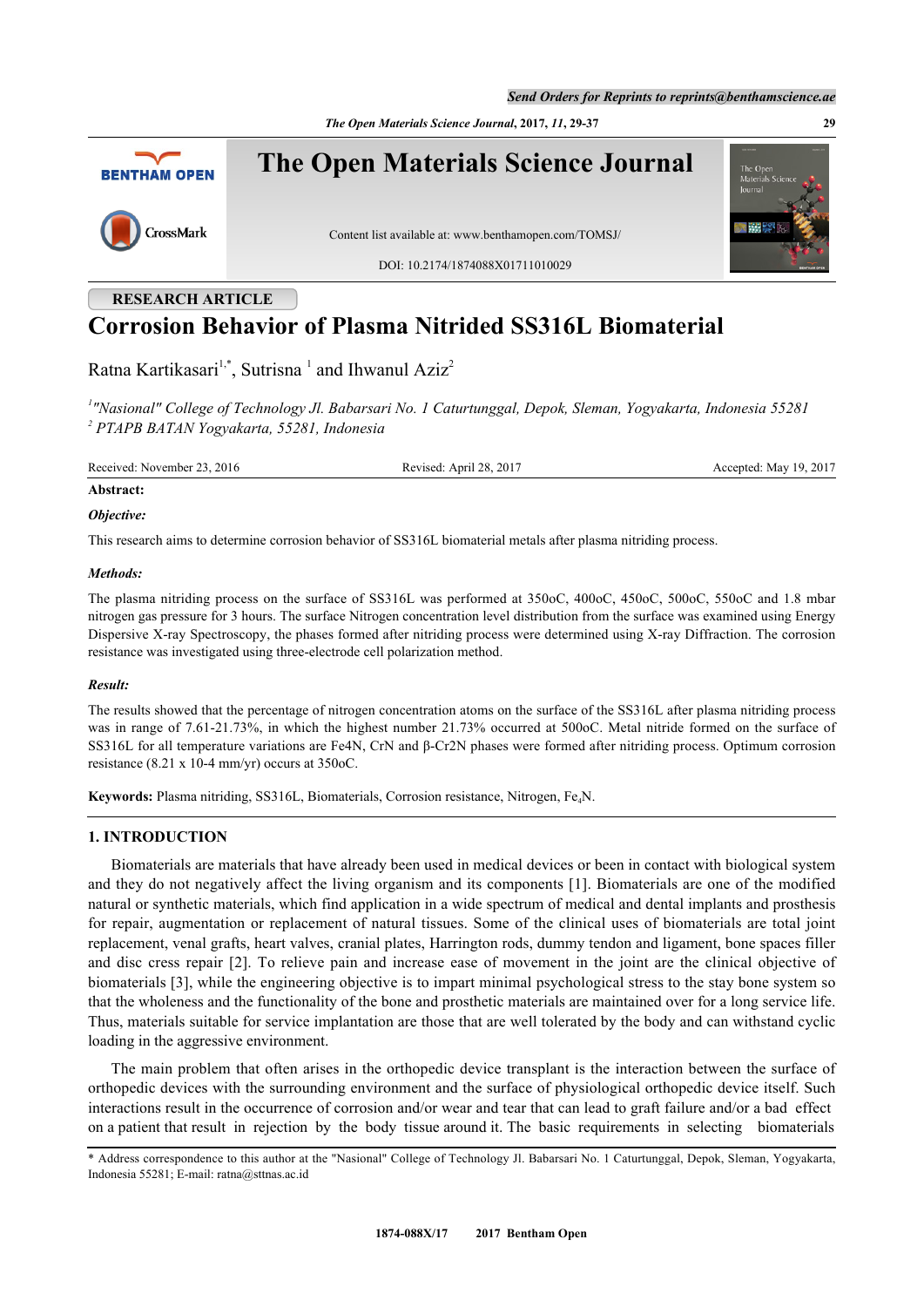are biocompatibility, nontoxicity, resistance to corrosion and wear so they can withstand repeated load in corrosive body tissue [[4\]](#page-8-3).

The metal based biomaterials are often used for load bearing such as bolt, plate, connection, or knee joints, the stalk of the femur and others [[5,](#page-8-4) [6](#page-8-5)]. There are three types of metal alloys which are often used for orthopedic devices: stainless steel, titanium and its alloys, and cobalt-chromium-based alloy. Type of metal used in a biomedical field depends on the specific implant applications. Austenitic stainless steel, especially SS 316L, is a biomaterial metal that is widely used for the fabrication of orthopedic graft devices or prosthetic because they are cheaper and the fabrication is easier to perform than the Co-Cr alloys or Ti and its alloys. 316L SS is still the most used alloy in all implants division ranging from cardiovascular to otorhinology [\[7](#page-8-6)].

Stainless steel has a good biocompatibility [\[8](#page-8-7)]. The addition of nickel on austenitic structure can potentially release Ni2 +, Cr3 + and Cr6 + in a stainless steel body which is limited to orthopedic devices [[9](#page-8-8)]. Ninety percent of the failure of the graft orthopedic transplant or metal based prosthetic, especially SS 316L stainless steel is caused by corrosion attack due to the interaction with body fluids and wear which occurs due to holding burden of friction in the joints [[10\]](#page-8-9). Metallic biomaterials are used due to their inertness and structural functions. They do not have bio functionalities like blood compatibility, bone conductivity and bioactivity. Therefore, surface modifications are required [[11\]](#page-8-10). A method is required for surface treatment which is easy to use and inexpensive to improve the mechanical properties, corrosion resistance and biocompatibility of SS316L as metallic biomaterials [[12\]](#page-8-11).

Recently, many research conducted to improve surface characteristic of metals or alloys used in biomedical system [\[7](#page-8-6)]. To avoid the decline corrosion resistance of stainless steels in conventional nitriding (precipitation of CrN), lowtemperature nitriding techniques like ion implantation, plasma immersion ion implantation and low-temperature plasma nitriding were developed [[13](#page-8-12) - [16\]](#page-8-13). This research aims to determine the effect of plasma nitriding process to corrosion behavior of biomaterial SS316L.

#### **2. METHOD**

The SS 316L stainless steel plate with 2 mm thickness was cut into 1 cm x 1 cm for nitriding process. Furthermore, the specimen surfaces were smoothened using a polishing machine with 400, 800, 1000 and 2000 mesh sandpaper and polished using diamond paste. They were cleaned with ultrasonic cleaner to be free of dirt and grease which then followed by drying surfaces using hair dryer. Nitriding process was performed using a plasma nitriding equipment which comprises of a vacuum vessel made of metal. It was equipped with a vacuum system, nitrogen gas input system, high-voltage DC systems 300-1200 volts and a temperature regulator. Nitriding process was carried out at temperature of 350, 400, 450, 500 and 550°C, pressure of 1.8 mbar within 3 hours. The N content in the surface of SS316L was examined by JEOLJSM 6510 LA EDS equipment using  $CuK\alpha$  radiation, phases were examined using Rigaku Multiflex 2kw XRD equipment and corrosion resistance was examined using PGS-201T potensiostat corrosion testing within Hanks solution media.

#### **3. RESULTS AND DISCUSSION**

Biomaterial SS316L N content in the surface of SS316L before and after nitriding process was tested using EDS techniques. The results of the composition test showed that the SS 316L contains 69.80 atm% Fe, 18.98 atm% Cr, Ni 9.88 atm%, 1.34 atm% Mo, while the element of nitrogen is not found. Fig. (**[1](#page-1-0)**) shows the EDS test result of SS 316L.

<span id="page-1-0"></span>The EDS test results on the surface of SS316L after nitriding process (Fig. **[2](#page-2-0)**) indicate the presence of a thin layer of iron nitride and the percentage of nitrogen were deposited on the surface of SS 316L. The percentage of nitrogen on the surface of SS 316L are influenced by temperature plasma nitriding process. Rising temperature of nitriding process causes larger distance between the atoms of the specimen so that the possibility of nitrogen atoms diffusion into the crystal Fe system becomes easier. Fig. (**[3](#page-3-0)**) displays the surface of SS316L after nitriding process at 350°C, 400°C, 450°C, 500°C and 550°C, containing nitrogen atom of 7.61 atm%, 10.73 atm%, 20.46 atm%, 21.73 atm% and 15.60 atm% respectively.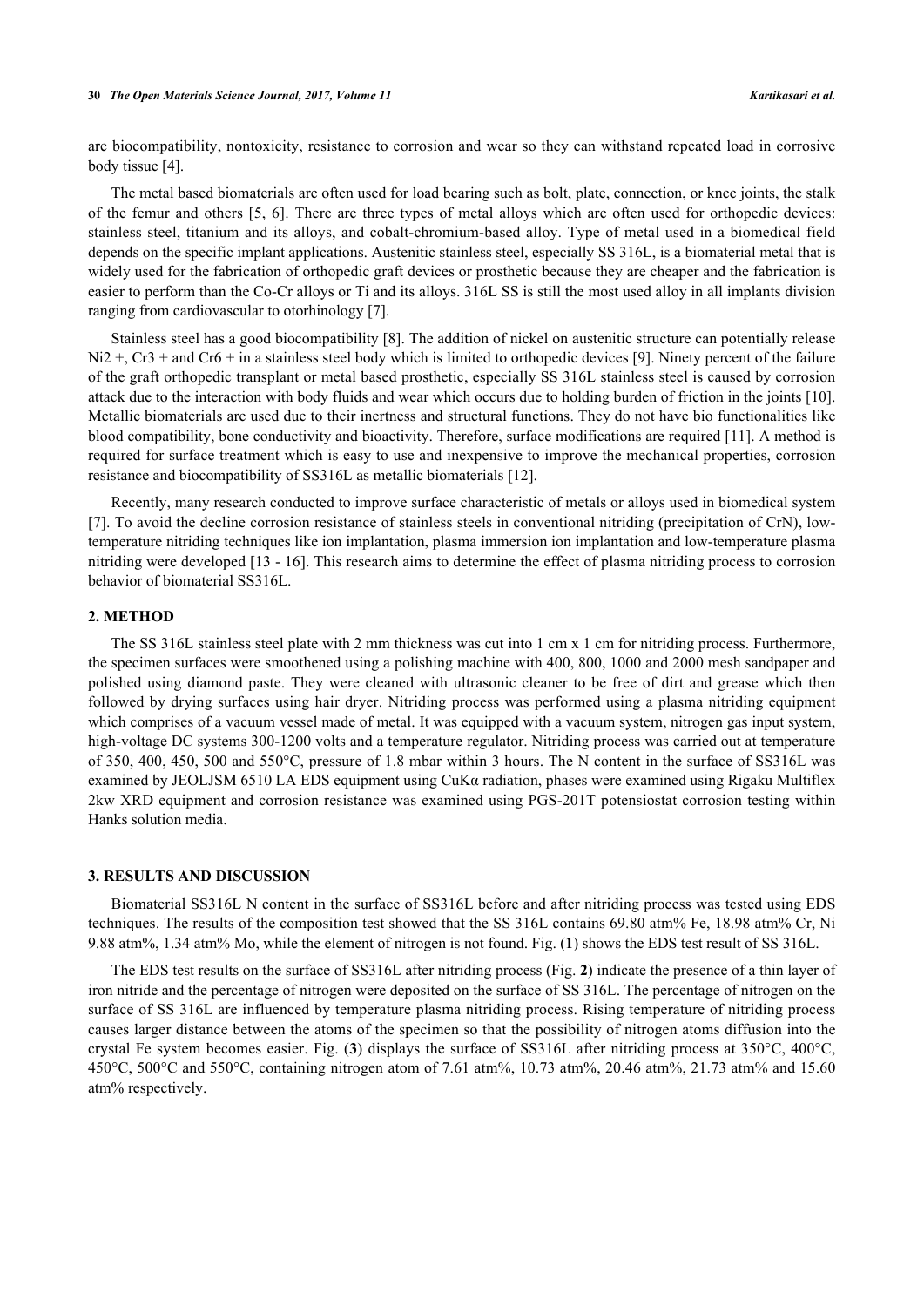

**Fig. (1).** The EDS micrograph of standard SS316L before plasma nitriding.

The nitrogen atom percentage increased at 350 to 500°C evidently as performed by Souza [[17\]](#page-8-14) and Oliviera [\[15\]](#page-8-15), whereas at 550°C percentage of nitrogen atom decreased. The decline in the percentage of nitrogen atom was resulted by nitriding temperature which constitutes a function of the depth of nitrogen atoms entry into the specimen. When the nitriding temperature was raised to 500°C, then the distance between atoms specimen became larger so that the possibility of nitrogen atoms diffusion to form an iron nitride layer on the surface of the specimen was easier.

Furthermore, if the nitriding temperature was raised above 500°C, the distance between atoms of specimen became greater. So, the nitrogen atoms in the specimen surface diffused deeper below the surface of the snippet, causing the percentage of nitrogen atoms on the surface of the specimen decreased. Based on the Fe-N phase diagram, nitriding process at the nitriding temperature of 350°C to 550°C with a percentage of nitrogen atoms between 7% to 21% resulted Fe4N iron nitride phase (Fig. **[3](#page-3-0)**). The percentage of nitrogen atoms which are deposited on the surface of the specimen determines the percentage Fe4N phase formed on the surface of the specimen.

The Fe nitride layer on SS 316 L surfaces was examined using the XRD technique. Figs. (**[4](#page-4-0)**, **[5](#page-5-0)**) shows diffraction pattern of SS316L before and after nitriding process at  $350^{\circ}$ C,  $400^{\circ}$ C,  $450^{\circ}$ C,  $500^{\circ}$ C and  $550^{\circ}$ C, 1.8 mbar nitrogen gas pressure and 3 hours nitriding time. Figs. (**[4](#page-4-0)**, **[5](#page-5-0)**) shows that before nitriding process, Fe nitride layer was not observed on diffraction pattern footage of SS316L while after nitriding process Fe nitride layer was formed and Fe<sub>4</sub>N, CrN and β -Cr<sub>2</sub>N peaks were produced. Figs. ([4](#page-4-0), [5](#page-5-0)) shows that each snippet generated Fe<sub>4</sub>N phase. The difference is the percentage of Fe<sub>4</sub>N which was formed on each snippet. The Fe<sub>4</sub>N phase was formed at  $450^{\circ}$ C -  $680^{\circ}$ C and 20 atm% nitrogen. The Fe4N-iron nitride layer increases wear resistance and hardness footage of SS 316L, while the formation of a chromium nitride layer and β-Cr<sub>2</sub>N causes chromium deficiency. This leads to a deficiency of Cr oxide that serves as passive steady layer on the surface of the footage from corrosive environments. Therefore, the formation of chromium nitride layer can lead to a reduction in corrosion resistance [18\]](#page-8-16).

<span id="page-2-0"></span>One of the important properties of metallic biomaterials which are used for prosthetic or orthopedic graft device is corrosion resistance. Footage corrosion rate was tested using a potentiostat PGS-201T by dissolving materials in the Hank solution. The accuracy of determining the current intensity of corrosion  $(I_{\text{cor}})$  was necessary, because the  $I_{\text{cor}}$  is directly proportional to the corrosion rate magnitude and inversely proportional to the density and extensive footage. The results of SS316L corrosion tests before plasma nitriding process can be seen in Fig. (**[5](#page-5-0)**), and after plasma nitriding at 350°C, 400°C, 450°C, 500°C, and 550°C for 3 hours, can be seen in Fig. (**[6](#page-6-0)**).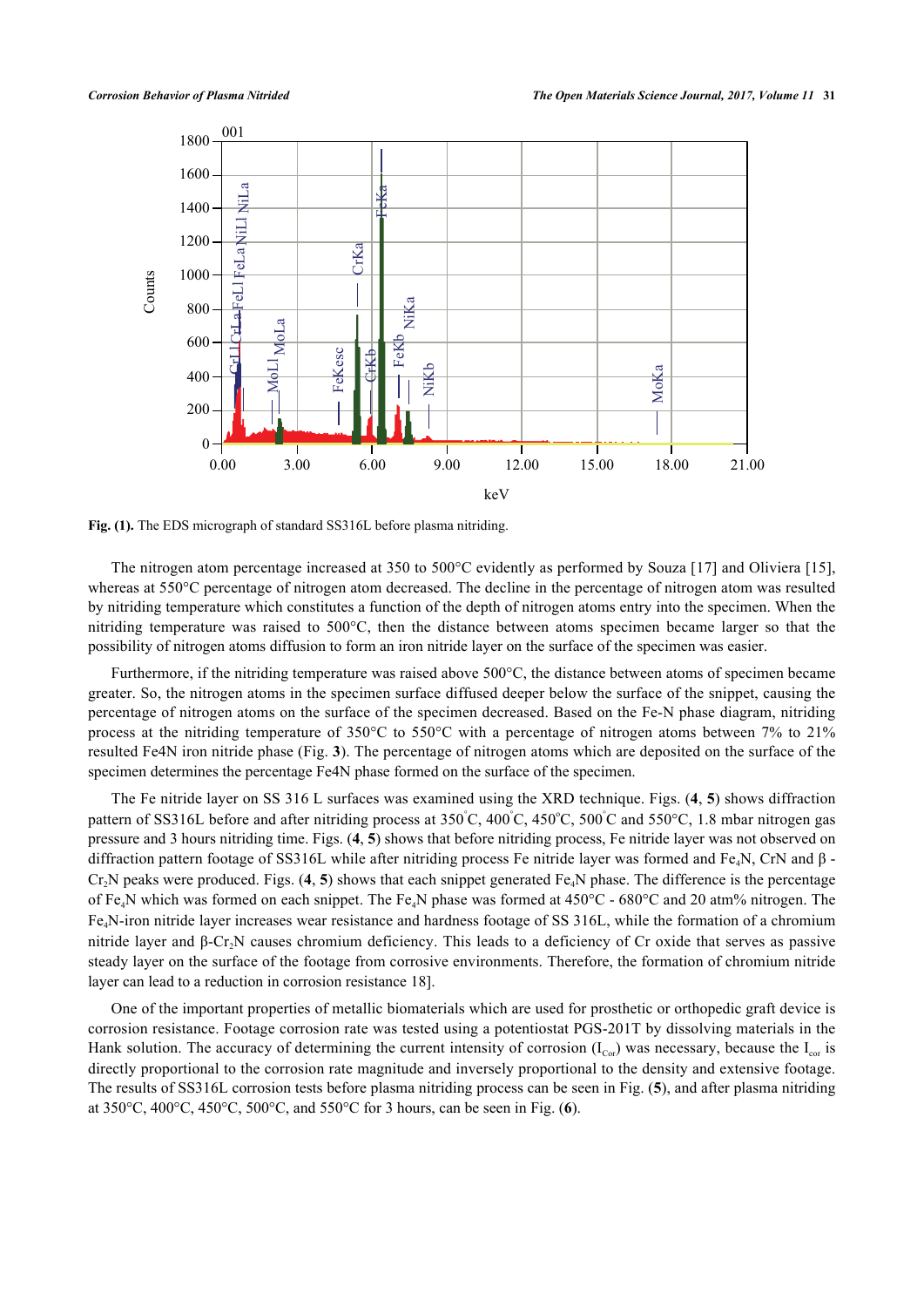

<span id="page-3-0"></span>**Fig. (2).** The EDS micrograph of SS316L after plasma nitriding process.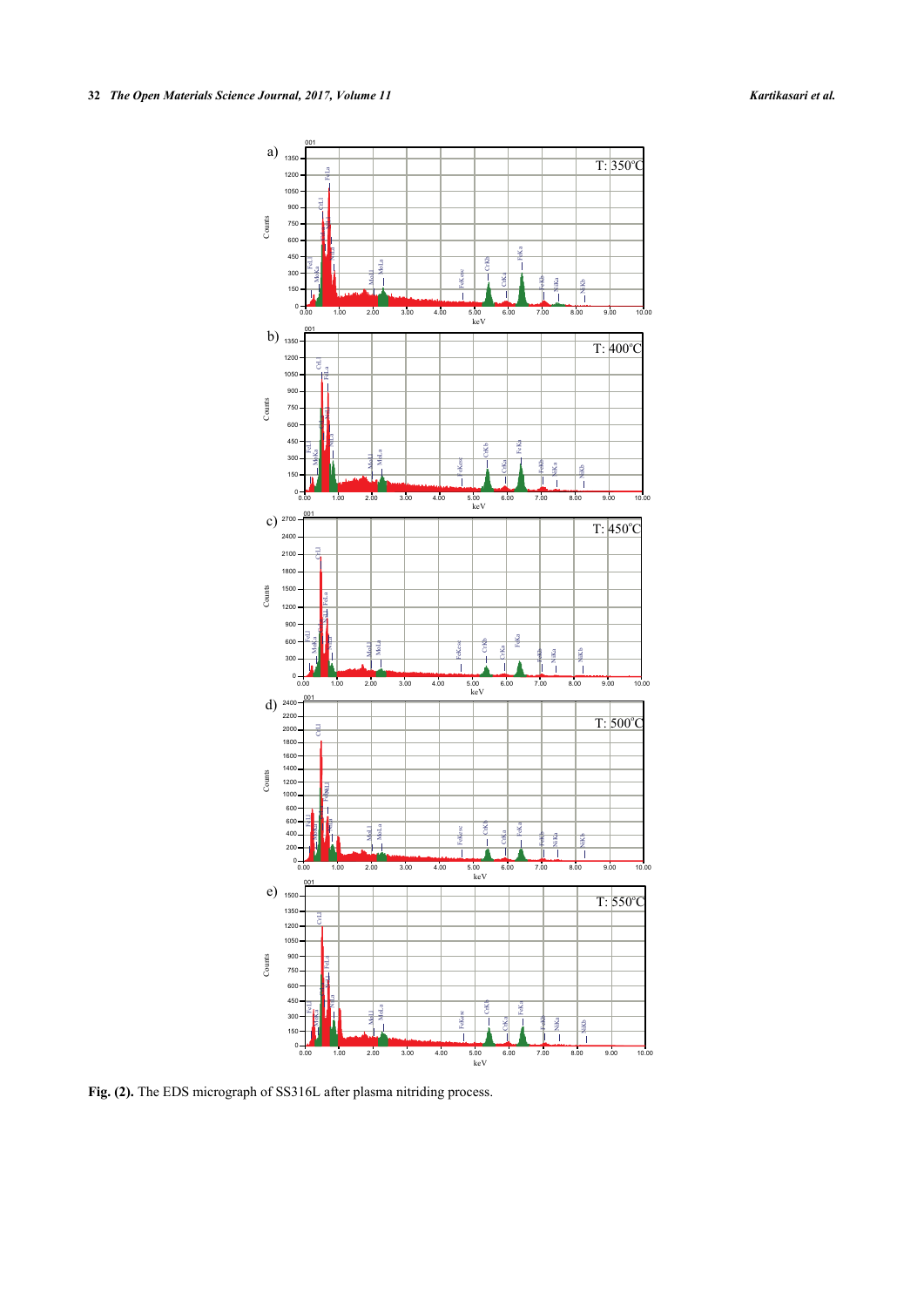

Fig. (3). Nitrogen concentration (at.%) vs nitriding temperature of SS 316L stainless steel.



<span id="page-4-0"></span>**Fig. (4a).** The diffraction pattern of standard SS316L before plasma nitriding.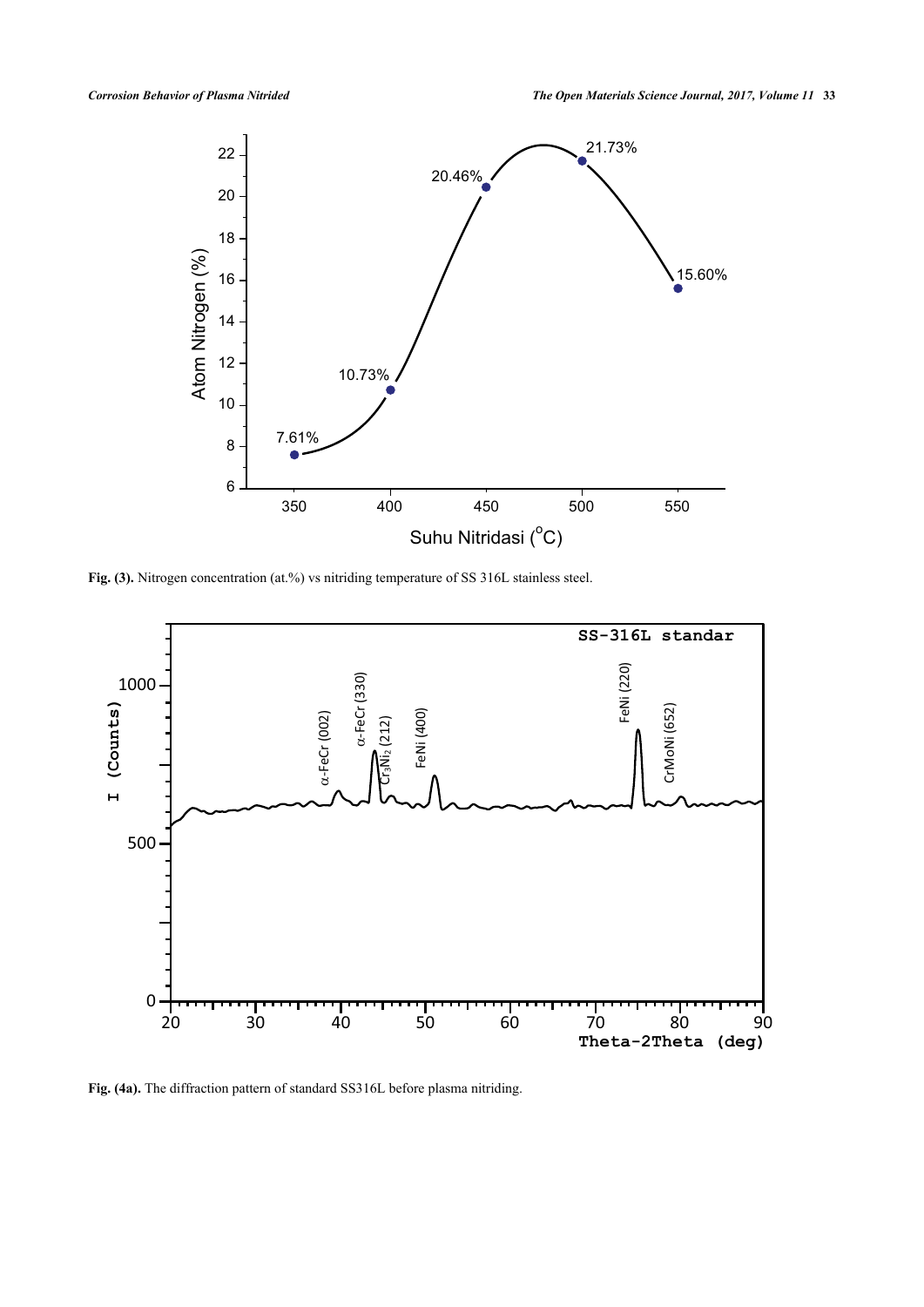

<span id="page-5-0"></span>**Fig. (4b).** The diffraction pattern of SS 316L after nitriding process.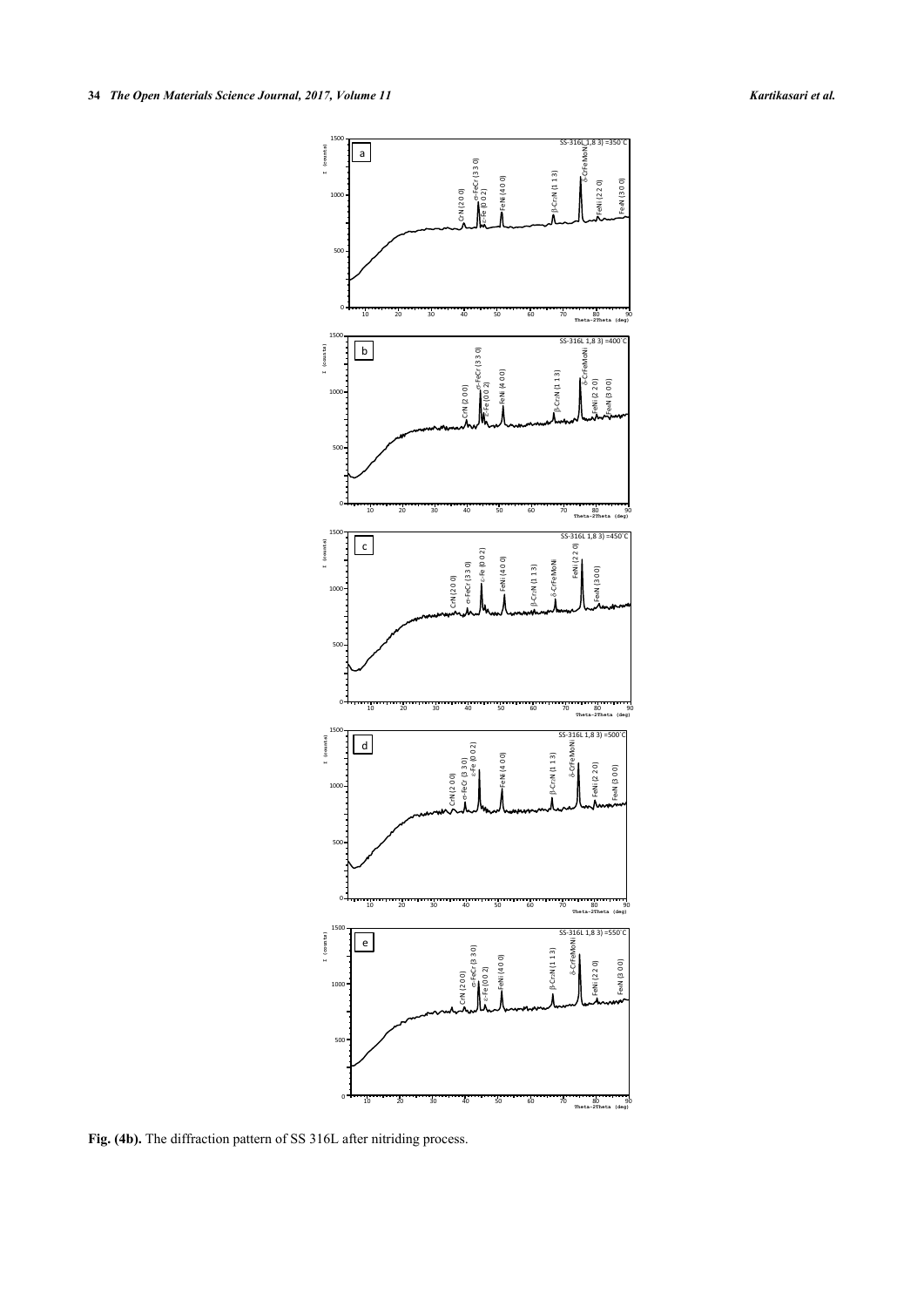

**Fig. (5).** Micrograph log intensity *vs.* potential corrosion current density of SS316L before nitriding process.

The corrosion resistance of SS316L stainless steel was tested using an electrochemical method with the polarization resistance technique (using a potentiostat PGS-201T). The corrosion resistance can be seen from the corrosion current density during the test. The greater the current density of corosion, the greater the probability of corrosion on the speciment, and vice versa. In order to obtain a sample which is resistant to corrosion, parameter of nitriding process is associated with pressure, temperature, and duration of the nitriding process. In this study, nitriding was performed at 1.8 mbar for 3 hours by temperature variations of 350°C, 400°C, 450°C, 500°C, and 550°C. The corrosion current density obtained for each temperature in succession are  $260.12$  A/cm<sup>2</sup>;  $299.73$  A/cm<sup>2</sup>;  $310.76$  A/cm<sup>2</sup>;  $334.24$  A/cm<sup>2</sup>; and  $356.31$ A/cm<sup>2</sup>, while the value of CR (corrosion rate) is identified after entering the price of corrosion current density ( $I_{cor}$ ) into the corrosion rate formula (Jones, 1991). Based on Fig. (**[6](#page-6-0)**), with reference to the magnitude of the corrosion current density, the best corrosion resistance value is obtained if the nitriding process is carried out at 1.8 mbar for 3 hours at 350°C. The worst corrosion resistance occurs when nitriding process is performed at 1.8 mbar for 3 hours at 500°C.

Fig. (**[6](#page-6-0)**) shows the results of ion nitriding at 350°C. It appears that the curves in the passive area are flat. This phenomenon shows that the surface of nitriding process has a good corrosion resistance. At 400°C and 450°C the passive area curve lines look wavy which indicates a decrease in the corrosion resistance of the snippet. Then, the curve of potential versus log intensity of the current density of SS316L at 500°C and 550°C shows that curves in passive areas are wavy. This shows that the corrosion resistance of footage is getting worse. The worst corrosion resistance occurs at 550°C.

<span id="page-6-0"></span>Differences in corrosion resistance on samples after nitriding process are associated with phases formed during the nitriding process. They serve as protection layers. The results of EDS and XRD test samples show that metal nitride phase which was formed is Fe4N, CrN and β phase -Cr2N. Those decreased corrosion resistance of SS316L stainless steel. The higher the nitriding temperature processes is, the more the nitride metal phases are, but the corrosion resistance decreases. Generally, the corrosion resistant properties of AISI 316L stainless steel was obtained from the formation of a chromium oxide protective passive layer which is very stable and firmly attached to the surface, so it can protect the steel from corrosive surroundings. Nitriding processes done at higher temperatures showed disserve corrosion resistance properties because of chromium nitride phase formation. The lessening of chromium to form chromium nitride causes deficiency of chromium oxide on the surface which serves as protection layer against corrosive environment. Therefore, nitriding process at high temperature increases the number of nitride layers in the form of chromium nitride, and reduces corrosion resistance.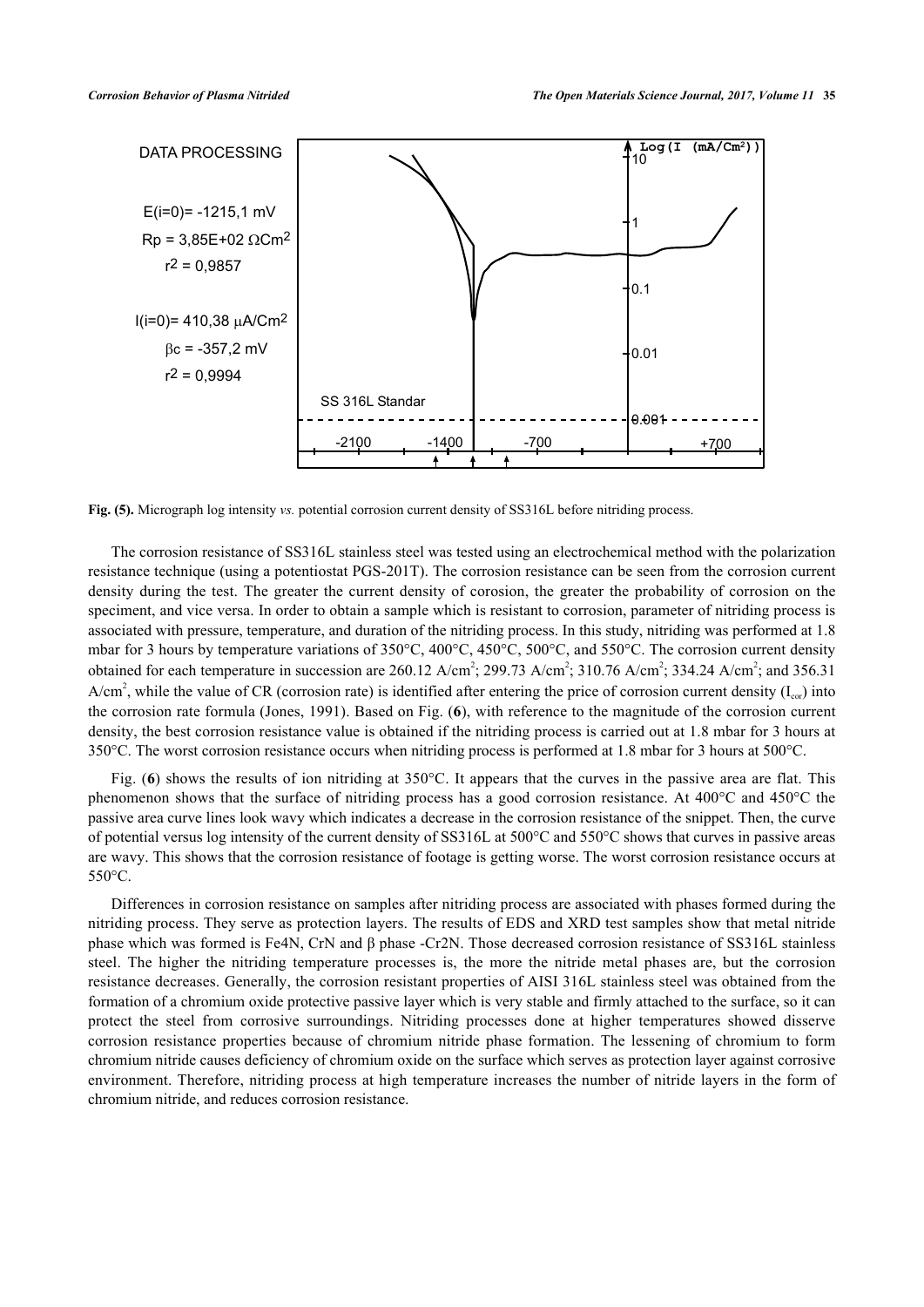

Fig. (6). Micrograph log intensity *vs.* potential corrosion current density footage of SS316L after nitriding process. (a) 350°C, (b) 400°C, (**c**) 450°C, (**d**) 500°C, and (**e**) 550°C.

#### **CONCLUSION**

Plasma nitriding process increases corrosion resistance of biomaterial SS316L. Optimum corrosion resistance of SS